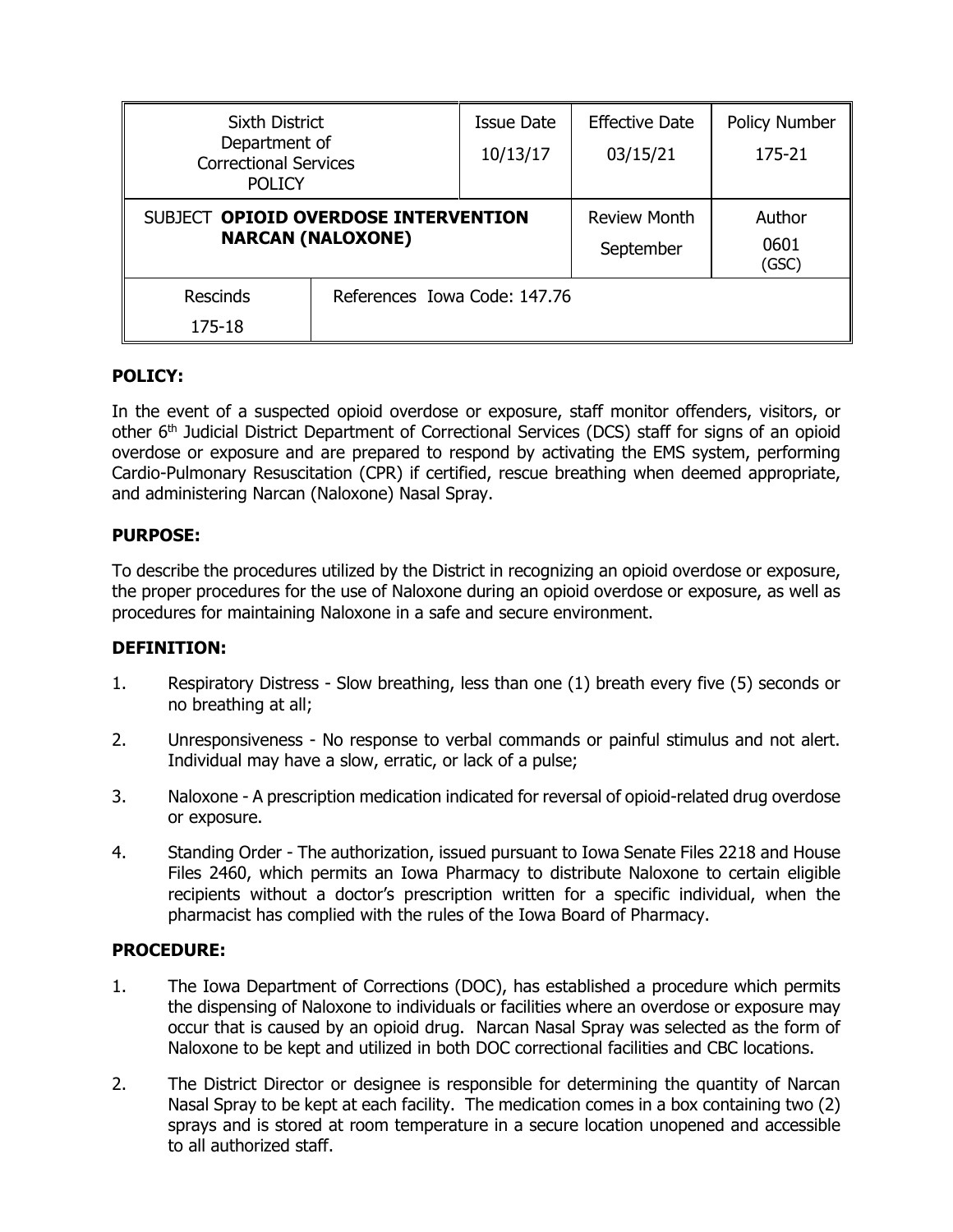#### **POLICY NUMBER 175-21 PAGE 2 OF 3**

### **PROCEDURE:** (continued)

- 3. Staff are responsible for reading the Iowa Department of Public Health informational pamphlet "Opioid Overdose Recognition and Response" that is provided with the Narcan Nasal Spray as part of the training and education which is required by the Iowa Board of Pharmacy as a condition of the medication's dispensing. The directions for the ready-touse nasal spray are found within the pamphlet as well as contained in the package of Narcan.
- 4. All staff also receives specific training as required by the Iowa Board of Pharmacy.
	- A. All staff (including new hires) must receive an instructor led training in person or via real time webinar- to clarify the procedure of Naloxone use, and to provide the opportunity for questions.
	- B. Training includes information on:
		- 1) Signs and symptoms of an overdose or exposure;
		- 2) Steps to be taken when an opioid overdose or exposure is suspected;
		- 3) How to use the Narcan;
		- 4) Necessary documentation
		- 5) How to obtain Narcan supplies.
	- C. Once the training has been completed, the designated staff member may then use the appropriate Narcan supply.
	- D. After the initial training a yearly training review is required of all staff to be done via E-Learning.
- 5. An individual experiencing an opioid overdose or exposure may display the following symptoms:
	- A. Pale face;
	- B. Clammy skin;
	- C. Pinpoint pupils;
	- D. Cyanosis (blue) around the lips and finger nails;
	- E. Slow respiration rate, Agonal (abnormal) breathing, or no breathing;
	- F. Unresponsiveness.